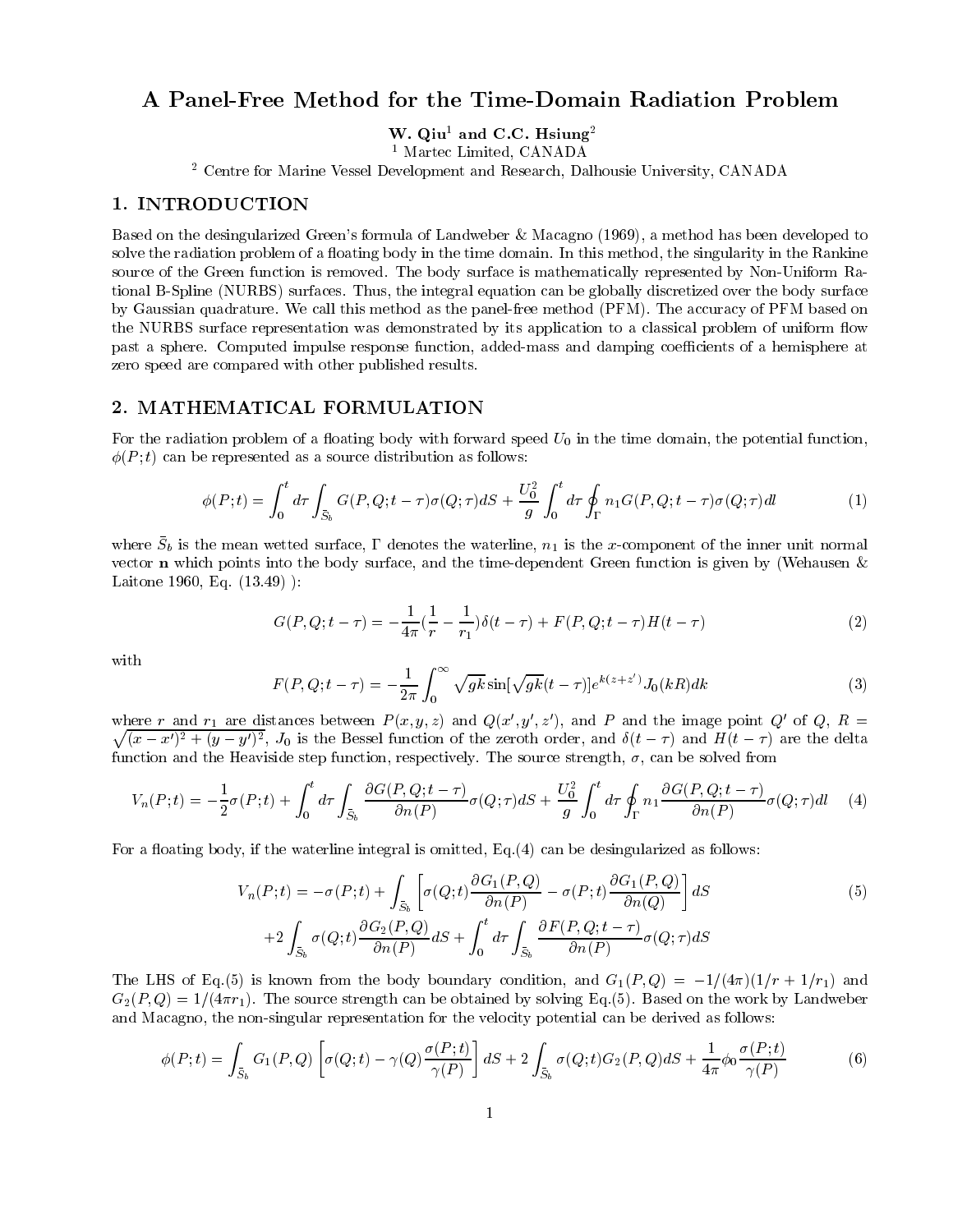$$
+ \int_0^t d\tau \int_{S_b} \sigma(Q;\tau) F(P,Q;t-\tau) dS \\
$$

where  $\gamma$ (1) is the source distribution on  $\omega_b$  which makes the body surface an equipotential surface or potential  $\phi_0$  and satisfies the homogeneous integral equation

$$
\gamma(P) = \int_{S_b} \gamma(Q) \frac{\partial K(P, Q)}{\partial n(P)} dS \tag{7}
$$

Equation (7) can be desingularized in a similar way as Eq.(5), and  $\gamma(P)$  can be solved by finding the eigenfunction of  $\partial K(P,Q)/\partial n(P)$  with the eigenvalue equal to 1, where  $K(P,Q)=1/(2\pi)(1/r + 1/r_1)$ . The potential,  $\phi_0$ , is constant in the interior of the equipotential surface. It can be computed at the origin by  $\phi_0=-\int_{\bar{S}_b}\gamma(Q)(1/|Q|+$  $1/|Q'|dS$ , where  $|Q|$  and  $|Q'|$  denote distances between Q and the origin, and  $Q'$  and the origin, respectively.

### 3. NUMERICAL IMPLEMENTATION

It is assumed that  $N_p$  patches are used to describe a body surface. Each patch can be represented by a NURBS surface (Farin, 1991). Let  $P(x(u, v), y(u, v), z(u, v))$  be a point on a patch; x, y and z denote the Cartesian coordinates; and u and v are two parameters for the surface definition. On a NURBS surface,  $P(u, v)$  can be defined as follows:

$$
P(u,v) = \frac{\sum_{i=0}^{n} \sum_{j=0}^{m} w_{ij} C_{i,j} N_{i,p}(u) N_{j,q}(v)}{\sum_{i=0}^{n} \sum_{j=0}^{m} w_{ij} N_{i,p}(u) N_{j,q}(v)}
$$
(8)

where  $w_{ij}$  are the weights;  $C_{i,j}$  form a network of control points; and  $N_{i,p}(u)$  and  $N_{j,q}(v)$  are the normalized B-splines basis functions of degrees  $p$  and  $q$  in the  $u$  and  $v$  directions, respectively.

Since Eq.(5) is singularity free, it can be discretized by directly applying the Gaussian quadrature and the trapezoidal time integration scheme. The Gaussian quadrature points are arranged in the computational space, rs, then their corresponding coordinates, normals, Jacobian in the physical space can be obtained based on Eq.  $(8)$ . Therefore, the Eq.  $(5)$  can be written as

$$
V_{n}(P_{i};t) = -\sigma(P_{i};t) + \sum_{j=1}^{N_{p}} \sum_{r=1}^{N_{j}} \sum_{s=1}^{M_{j}} w_{r} w_{s} \left[ \sigma(Q_{j}^{rs};t) \nabla_{P} G_{1}(P_{i},Q_{j}^{rs}) \cdot \mathbf{n}_{p_{i}} + \sigma(P_{i};t) \nabla_{P} G_{1}(P_{i},Q_{j}^{rs}) \cdot \mathbf{n}_{q_{j}^{rs}} \right] J_{j}^{rs}
$$
(9)  
+2
$$
\sum_{j=1}^{N_{p}} \sum_{r=1}^{N_{j}} \sum_{s=1}^{M_{j}} w_{r} w_{s} \sigma(Q_{j}^{rs};t) \nabla_{P} G_{2}(P_{i},Q_{j}^{rs}) \cdot \mathbf{n}_{p_{i}} J_{j}^{rs}
$$

$$
+ \Delta t \left[ \frac{1}{2} \sum_{j=1}^{N_{p}} \sum_{r=1}^{N_{j}} \sum_{s=1}^{M_{j}} w_{r} w_{s} \sigma(Q_{j}^{rs};t) \frac{\partial F(P_{i},Q_{j}^{rs};t)}{\partial n} J_{j}^{rs} + \sum_{k=1}^{N_{p}} \sum_{j=1}^{N_{p}} \sum_{r=1}^{N_{j}} \sum_{s=1}^{M_{j}} w_{r} w_{s} \frac{\partial F(P_{i},Q_{j}^{rs};t-t_{k})}{\partial n} \sigma(Q_{j}^{rs};t_{k}) J_{j}^{rs} \right],
$$
  
 $i = 1, 2, ..., N_{p}$ 

where  $N_j$  and  $M_j$  are the number of Gaussian quadrature points in the u- and v-directions on the jth patch.  $P_i \equiv P_i(u_n,v_m), n = 1,...N_i, m = 1,...M_i$  and  $Q_i^+=Q_j(u_r,v_s)$  are the position vectors of Gaussian quadrature points on the ith and jun patches in the physical space, respectively;  $np_i$  and  $n_q$  are the corresponding unit hormals;  $w_r$  and  $w_s$  are the weighting coemcients in the u and v directions;  $J_j^*$  is the Jacobian of  $Q_j^*$ ; t is the time; and  $\Delta t$  is the time step,  $t_k = k\Delta t$  and  $t = k_t\Delta t$ , where k and  $k_t$  are the time constants at any instant and for the total time, respectively. It can be seen that the algorithm is only controlled by the number of Gaussian quadrature points.

#### 4. NUMERICAL RESULTS

Since the singularity occurs only in the  $1/r$  term, it is important to validate the desingularization of the integral equation with the  $1/r$  term only before it is applied to the time-domain integration. The numerical scheme was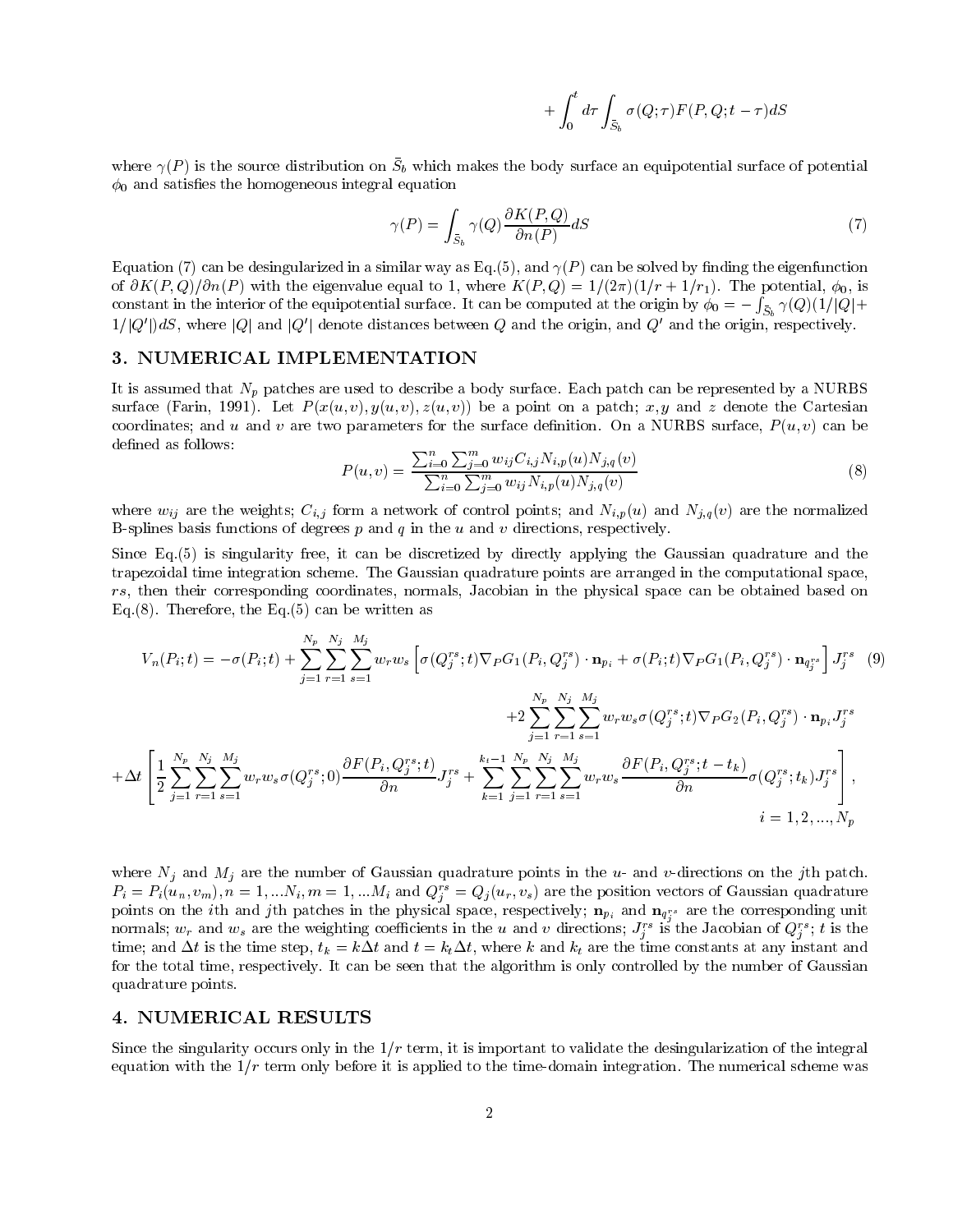applied to the problem of uniform flow  $(U = -1.0)$  past a sphere surface  $(R = 1.0)$ . Due to the symmetry, only one-half of the surface was considered. In Figure 1, the dashed lines represent the control net of NURBS with 5x5 control points on one of patches  $(N_p = 2)$ . The solid meshes are the surface of one-quarter of the sphere generated by the control net. The disturbed velocity potentials at the Gaussian quadrature points were computed using both NURBS and analytical expressions of the surface. The numerical testing was also conducted to investigate the convergence of numerical solution to the number of Gaussian quadrature points (NxN) over the hemisphere. The root-mean-squared (RMS) errors of computed velocity potentials based on the analytical expression and the NURBS representation of the surface are shown in Figure 2. It is shown that the computed velocity potentials converge to the analytical solution as the number of Gaussian quadrature points increased. The RMS error of the solution based on the NURBS representation is less than  $1\%$  when  $10x10$  Gaussian quadrature points are applied.

The panel-free method was applied to compute the response function for a hemisphere  $(R=5.0m)$  in heave. Figure 3 shows the nondimensional response function,  $K_{33}(t)/(\rho\nabla)\sqrt{R/g}$ , versus nondimensional time,  $t\sqrt{g/R}$ , for different Gaussian quadrature points used on the hemisphere, where R is the radius of the sphere and  $\nabla$  is the volume displacement. The time step was chosen as 0.05 second. The circle points give the analytic solution of Barakat (1962) obtained by the Fourier transformation from his frequency-domain results.

The nondimensional response function for the heaving hemisphere was also computed using different time steps with 16x16 Gaussian quadrature points. As shown in Figure 4, PFM is insensitive to the size of time steps. Figure 5 and Figure 6 present the added-mass and damping coefficients versus the nondimensional frequency for the hemisphere in heave. The numerical results were obtained by Fourier transformation from the response function using 16x16 Gaussian points as shown in Figure 3, and the analytical results were from Barakat (1962). Also in these figures, the frequency, the added-mass and the damping coefficients are nondimensionalized as  $\omega$ <sup>-</sup> $\kappa$ /g,  $A_{33}/(\rho_{\overline{3}}\pi\kappa^{\scriptscriptstyle{-}})$  and  $B_{33}/(\omega\rho_{\overline{3}}\pi\kappa^{\scriptscriptstyle{-}})$ , respectively.

## 5. CONCLUSIONS

The panel-free method has been developed to solve the radiation problem of a hemisphere at zero speed in the time domain. The boundary integral equation in terms of source strength distribution is desingularized so that the Gaussian Quadrature can be directly applied to the exact body surface. Compared with the panel method, the advantages of PFM are: a) less numerical manipulating, since panelization of a body surface is not needed; b) more accurate, since the assumption for the configuration of source strength distribution as in the panel method is not needed and no approximation of surface geometry is involved; c) the Gaussian quadrature points, and their respective Jacobian and normals on the surface can be accurately computed from the NURBS expression; and d) the accuracy of the solution is controlled only by the number of Gaussian quadrature points. This method is currently being applied to the computation of ship motions in the time domain. The wave diffraction effect is

#### ACKNOWLEDGMENTS

This work was supported by the Natural Science and Engineering Research Council, Canada. Useful discussions with Dr. J.M. Chuang are also appreciated.

#### REFERENCES

BARAKAT, R.: Vertical Motion of <sup>a</sup> Floating Sphere in <sup>a</sup> Sinewave Sea, Journal of Fluid Mechanics, Vol.13, pp.540-556 (1962).

FARIN, G. E.: NURBS for Curve and Surface Design. SIAM Activity Group on Geometric Design (1991).

LANDWEBER, L. and MACAGNO, M.: Irrotational Flow about Ship Forms, IIHR Report, No. 123, Iowa (1969).

WEHAUSEN, J.V. and LAITONE, E.V.: Surface Waves in Handbuch der Physik (ed. S. Flügge), Springer-Verlag, Vol. 9 (1960).